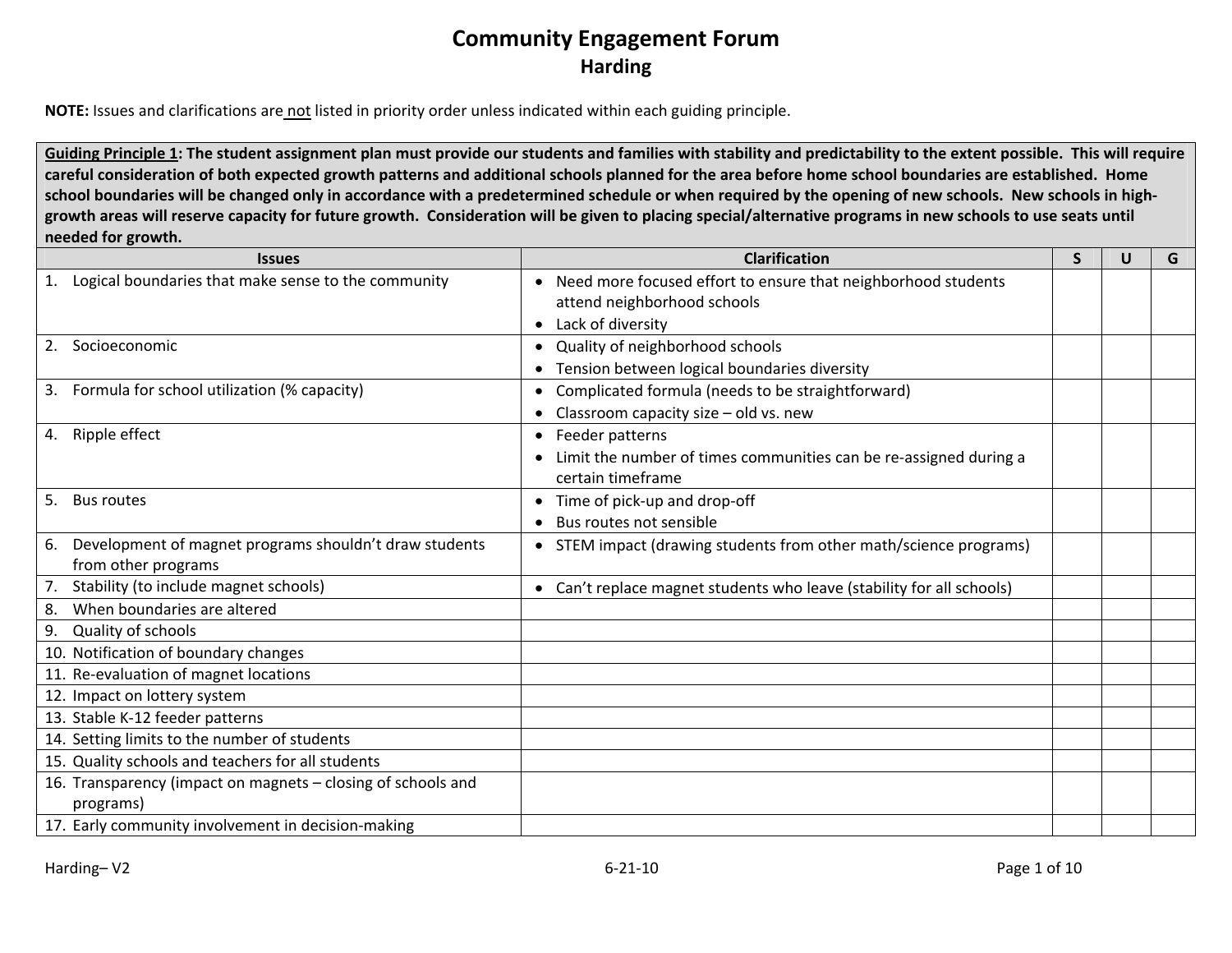|                                                                                          | Guiding Principle 2: Every student will be guaranteed a seat in a school close to home. There will be no capping of schools for students within the home-school |   |              |   |  |
|------------------------------------------------------------------------------------------|-----------------------------------------------------------------------------------------------------------------------------------------------------------------|---|--------------|---|--|
|                                                                                          | area. Home-school zones will be logically drawn, compact and contiguous. To the extent possible, the boundary lines for such home-school zones will             |   |              |   |  |
| incorporate whole neighborhoods, anticipate growth and make efficient use of facilities. |                                                                                                                                                                 |   |              |   |  |
| <b>Issues</b>                                                                            | <b>Clarification</b>                                                                                                                                            | S | $\mathsf{U}$ | G |  |
| 1. ★All schools need adequate resources                                                  | All students should receive the same resources<br>$\bullet$                                                                                                     |   |              |   |  |
|                                                                                          | Adequate resources are needed for student success                                                                                                               |   |              |   |  |
|                                                                                          | Should a school's ability to obtain adequate resources be dependent                                                                                             |   |              |   |  |
|                                                                                          | on the source of the resources, regardless of the school's location?                                                                                            |   |              |   |  |
|                                                                                          | (Some schools have more resources than others.)                                                                                                                 |   |              |   |  |
|                                                                                          | More resources are needed for students with greater needs                                                                                                       |   |              |   |  |
|                                                                                          | Teacher qualifications are not monitored consistently from school to<br>school.                                                                                 |   |              |   |  |
|                                                                                          | Need better student enrollment forecasting                                                                                                                      |   |              |   |  |
|                                                                                          | Opportunities for extracurricular and enrichment activities needed at                                                                                           |   |              |   |  |
|                                                                                          | all schools                                                                                                                                                     |   |              |   |  |
|                                                                                          | Equal course offerings needed from school to school                                                                                                             |   |              |   |  |
|                                                                                          | Home schools don't always include magnet options/special programs                                                                                               |   |              |   |  |
| 2. ★ Need for qualified, high-quality teachers at all schools                            | Too many low-quality, inexperienced teachers in low-performing<br>$\bullet$                                                                                     |   |              |   |  |
|                                                                                          | schools                                                                                                                                                         |   |              |   |  |
|                                                                                          | Teach for America - don't have enough classroom management                                                                                                      |   |              |   |  |
|                                                                                          | experience                                                                                                                                                      |   |              |   |  |
| 3. ★Diversity                                                                            | Educational experience is heightened for all in a diverse environment                                                                                           |   |              |   |  |
|                                                                                          | Offer more choice programs that increase diversity                                                                                                              |   |              |   |  |
|                                                                                          | Currently there are schools without diversity (forced segregation)                                                                                              |   |              |   |  |
|                                                                                          | Charlotte neighborhoods are not naturally diverse                                                                                                               |   |              |   |  |
| 4. ★Transportation                                                                       | Walk zone may not be safe                                                                                                                                       |   |              |   |  |
|                                                                                          | Forced to go to home school because working parent transport child                                                                                              |   |              |   |  |
|                                                                                          | to magnet shuttle stop                                                                                                                                          |   |              |   |  |
| 5.<br>$\star$ Overcrowding                                                               |                                                                                                                                                                 |   |              |   |  |
| 6. ★ Strong school leadership needed                                                     | Principals                                                                                                                                                      |   |              |   |  |
| Proximity to school<br>7.                                                                | Don't split neighborhoods                                                                                                                                       |   |              |   |  |
| 8.<br>Lack of community connections                                                      |                                                                                                                                                                 |   |              |   |  |
| 9 <sub>1</sub><br>Restrictions on freedom to choose school                               | Want choice about where my child goes to school (with                                                                                                           |   |              |   |  |
|                                                                                          | transportation)                                                                                                                                                 |   |              |   |  |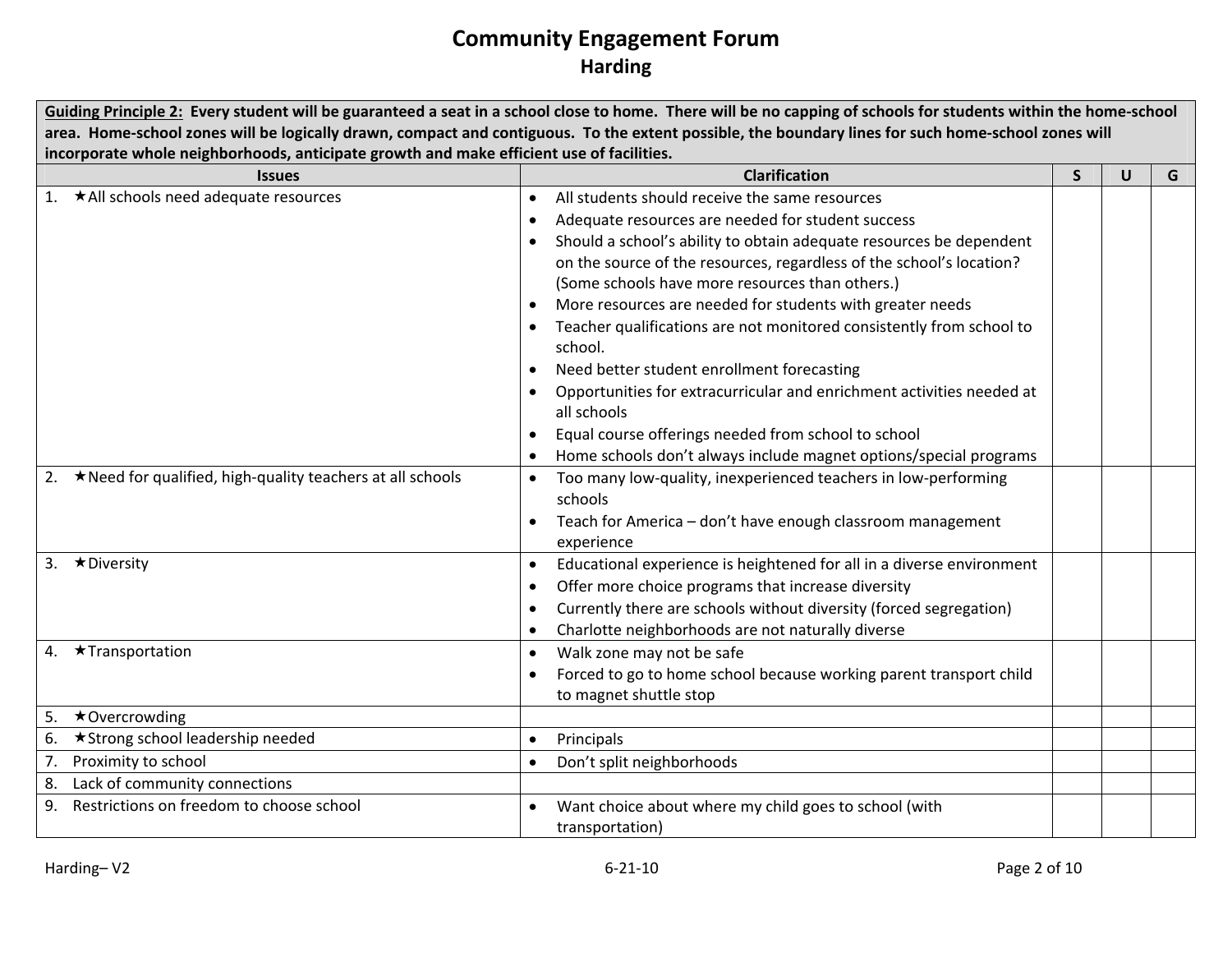| <b>Issues</b>          | <b>Clarification</b>                                                                                                           |  |  |
|------------------------|--------------------------------------------------------------------------------------------------------------------------------|--|--|
| 10. Class size         | Hard for students to learn when classes are too large<br>29 students in a $5th$ grade class (without teacher assistant) is too |  |  |
|                        | many                                                                                                                           |  |  |
| 11. School safety      | Lack of security because of too many students (staff distracted;<br>parent entered school without being noticed)               |  |  |
| 12. Parent involvement | Must have parental involvement for students to be successful                                                                   |  |  |
| 13. Cost               |                                                                                                                                |  |  |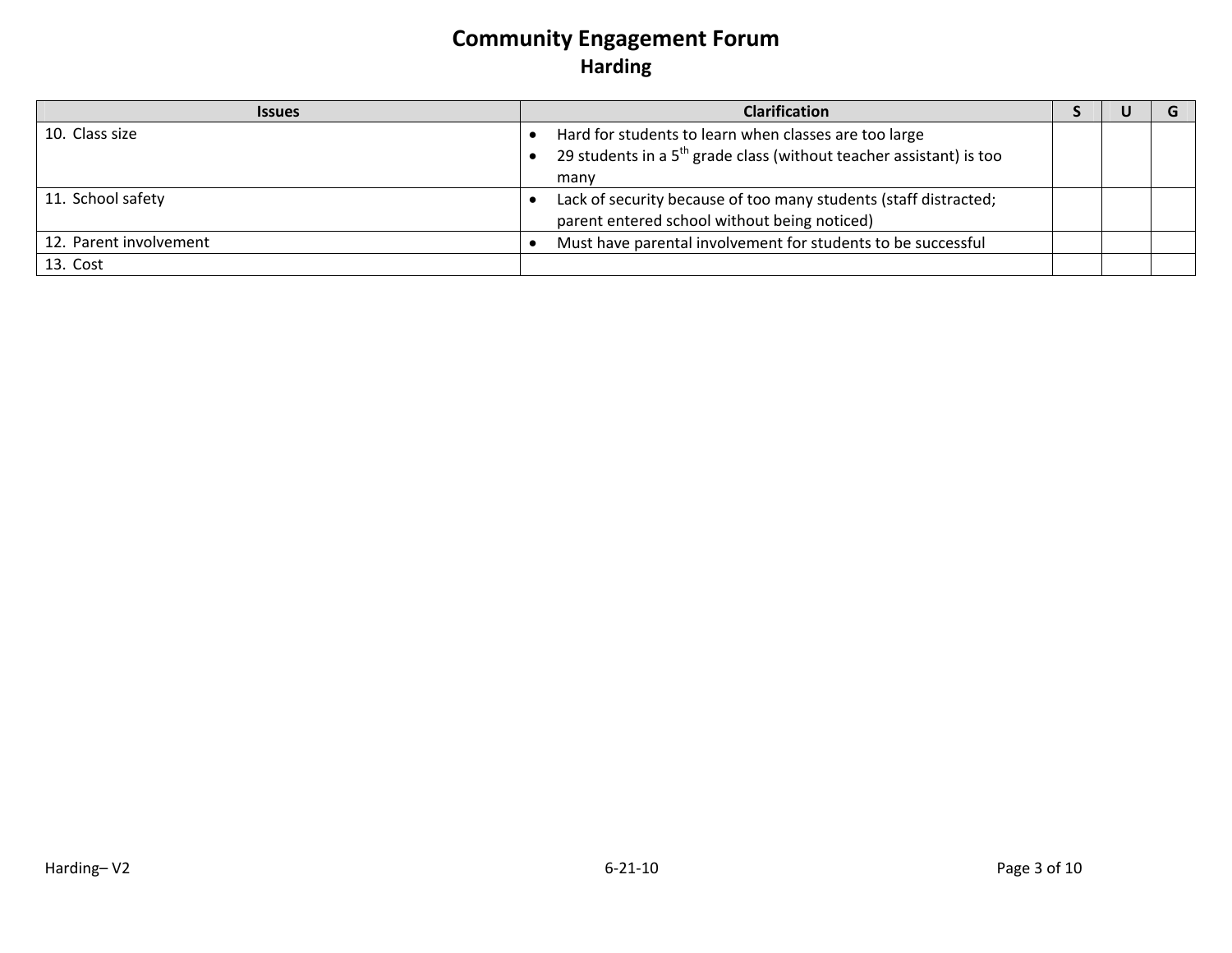|                                                                                                                      | Guiding Principle 3: We will make effective use of all of our school buildings. Determination of capacity must consider the need for room for differentiated |  |   |   |
|----------------------------------------------------------------------------------------------------------------------|--------------------------------------------------------------------------------------------------------------------------------------------------------------|--|---|---|
|                                                                                                                      | staffing and special-needs programs. We will consider smaller schools within schools, innovative scheduling and different grade configurations as methods to |  |   |   |
| use schools efficiently. We will develop a school overcrowding policy.<br><b>Clarification</b><br>S<br><b>Issues</b> |                                                                                                                                                              |  |   |   |
| 1. Overcrowding policy developed, what is it?                                                                        |                                                                                                                                                              |  | U | G |
| 2. Overcrowded classrooms, number of students in classroom.                                                          | Student to staff ratio with/without spec. education and grade level                                                                                          |  |   |   |
| 3. Are we using space effectively?                                                                                   | <b>Transparent metrics</b><br>$\bullet$                                                                                                                      |  |   |   |
| 4. Special Ed and specials and elective floating                                                                     | Why not 'own' classrooms no moving k-5? 6-12?                                                                                                                |  |   |   |
| 5. How are we calculating stud in classrooms; special education,                                                     |                                                                                                                                                              |  |   |   |
| etc.                                                                                                                 |                                                                                                                                                              |  |   |   |
| 6. Mobiles not utilized - Why?                                                                                       | Average student cost mothball vs. community purpose vs. move                                                                                                 |  |   |   |
| 7. How is cafeteria time allotted scheduled?                                                                         | How long is too long in the cafeteria?                                                                                                                       |  |   |   |
| 8. If small schools are effective, why eliminate any?                                                                | If you want small schools, why eliminate any?                                                                                                                |  |   |   |
| 9. Why building new but also closing?                                                                                |                                                                                                                                                              |  |   |   |
| 10. When combining schools, are there other factors considered;                                                      | Will they combine low/high performers? Is it based on site location?<br>$\bullet$                                                                            |  |   |   |
| performance of students?                                                                                             | Proximity of students?                                                                                                                                       |  |   |   |
|                                                                                                                      | State and national standards                                                                                                                                 |  |   |   |
| 11. Are current calculations relevant or should be re-evaluated?                                                     | Used for capacity of school fill before adding mobile.<br>$\bullet$                                                                                          |  |   |   |
| 12. Do we actively promote community use to take advantage of                                                        | CPCC, UNCC? Community gardens?                                                                                                                               |  |   |   |
| dollars and resources?                                                                                               |                                                                                                                                                              |  |   |   |
| 13. Can the utilization methodology be made more transparent?                                                        |                                                                                                                                                              |  |   |   |
| 14. If low perform building closed what will happen to facility?                                                     | What will happen to students? Whole boundary or split up?                                                                                                    |  |   |   |
| 15. Year round consideration? Innovative scheduling impact on                                                        | 4 multi-track                                                                                                                                                |  |   |   |
| scheduling?                                                                                                          | 4 day week                                                                                                                                                   |  |   |   |
|                                                                                                                      | Extended day                                                                                                                                                 |  |   |   |
|                                                                                                                      | 1/2 day KG.                                                                                                                                                  |  |   |   |
| 16. As classroom size increase will K-3 have asst. entire day.                                                       |                                                                                                                                                              |  |   |   |
| 17. Why neighborhood schools in spite of budget?                                                                     | Some desegregation                                                                                                                                           |  |   |   |
| 18. List of schools considered to be closed?                                                                         |                                                                                                                                                              |  |   |   |
| 19. Will they combine small schools?                                                                                 |                                                                                                                                                              |  |   |   |
| 20. When rezoning, partial magnets?                                                                                  | Under/over utilized                                                                                                                                          |  |   |   |
| 21. Equity in curriculum aligned to facility                                                                         |                                                                                                                                                              |  |   |   |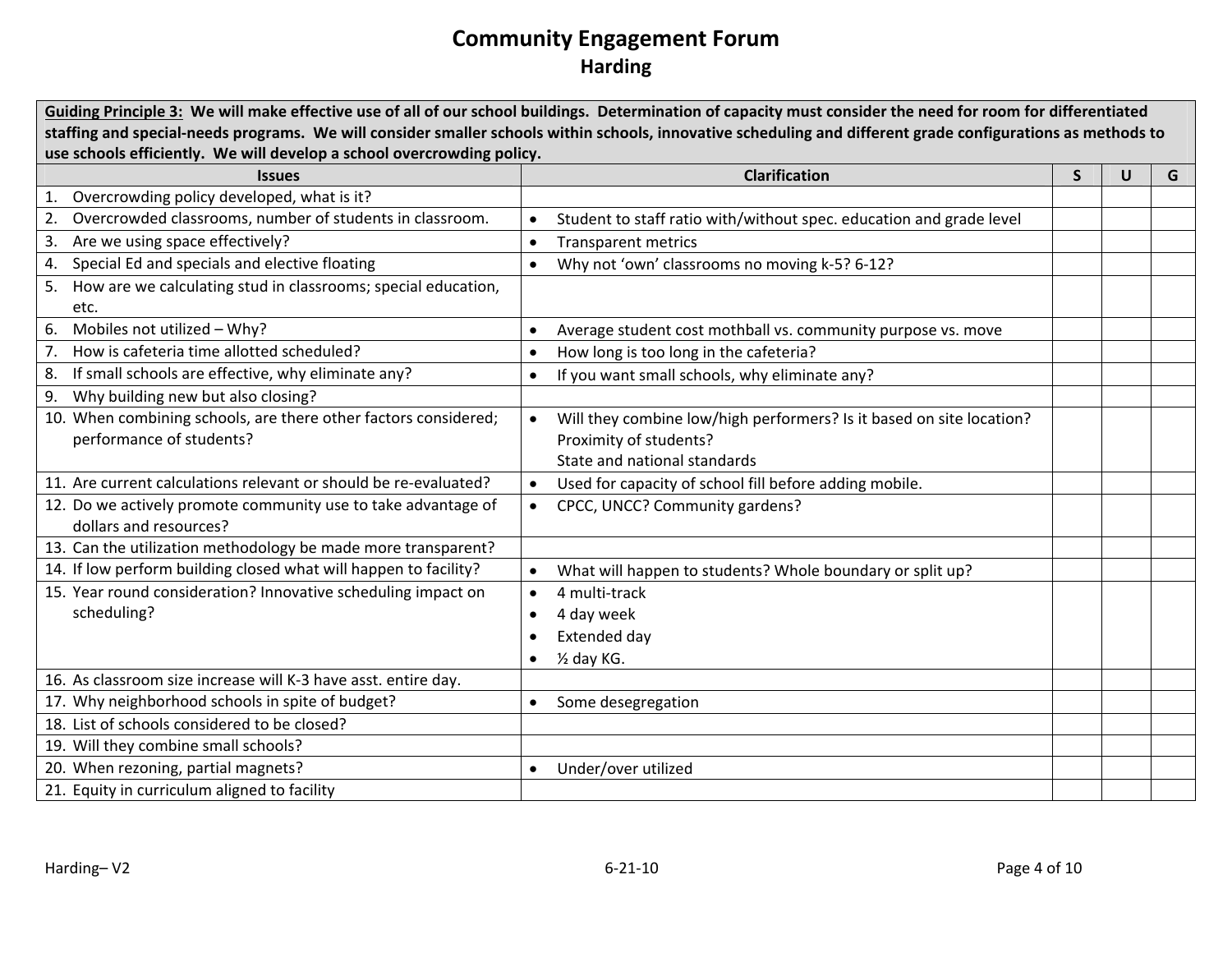| Guiding Principle 4: We believe that a diverse educational environment enhances learning. Therefore, diversity should be fostered, although it should not be<br>forced. We will focus on strengthening schools in naturally diverse areas. |                      |                |   |   |  |  |
|--------------------------------------------------------------------------------------------------------------------------------------------------------------------------------------------------------------------------------------------|----------------------|----------------|---|---|--|--|
| <b>Issues</b>                                                                                                                                                                                                                              | <b>Clarification</b> | <b>Dots</b>    | U | G |  |  |
| Equality, not diversity                                                                                                                                                                                                                    |                      | 11             |   |   |  |  |
| Why not forced?<br>2.                                                                                                                                                                                                                      |                      | $\overline{7}$ |   |   |  |  |
| CMS Board all 'at large'<br>3.                                                                                                                                                                                                             |                      | 5              |   |   |  |  |
| No diversity leads to culture shock<br>4.                                                                                                                                                                                                  |                      | 3              |   |   |  |  |
| Transportation<br>5.                                                                                                                                                                                                                       |                      | 3              |   |   |  |  |
| Diversity of resources<br>6.                                                                                                                                                                                                               |                      | 3              |   |   |  |  |
| Diverse thought                                                                                                                                                                                                                            |                      | $\overline{2}$ |   |   |  |  |
| District becoming less diverse<br>8.                                                                                                                                                                                                       |                      | $\mathbf{1}$   |   |   |  |  |
| West Charlotte, 90%<br>9.                                                                                                                                                                                                                  |                      | $\mathbf{1}$   |   |   |  |  |
| 10. Globalization for all schools                                                                                                                                                                                                          |                      | 1              |   |   |  |  |
| 11. Definition of diversity                                                                                                                                                                                                                |                      |                |   |   |  |  |
| 12. Why are we here?                                                                                                                                                                                                                       |                      |                |   |   |  |  |
| 13. Magnets foster diversity                                                                                                                                                                                                               |                      |                |   |   |  |  |
| 14. Diversity is highest priority of all                                                                                                                                                                                                   |                      |                |   |   |  |  |
| 15. Division                                                                                                                                                                                                                               |                      |                |   |   |  |  |
| 16. No diversity in home school                                                                                                                                                                                                            |                      |                |   |   |  |  |
| 17. Diversity goes both ways                                                                                                                                                                                                               |                      |                |   |   |  |  |
| 18. Apply county wide                                                                                                                                                                                                                      |                      |                |   |   |  |  |
| 19. 'Forced' has negative connotation                                                                                                                                                                                                      |                      |                |   |   |  |  |
| 20. IB fosters diversity                                                                                                                                                                                                                   |                      |                |   |   |  |  |
| 21. IB not always diverse                                                                                                                                                                                                                  |                      |                |   |   |  |  |
| 22. Magnets provide options/opportunities                                                                                                                                                                                                  |                      |                |   |   |  |  |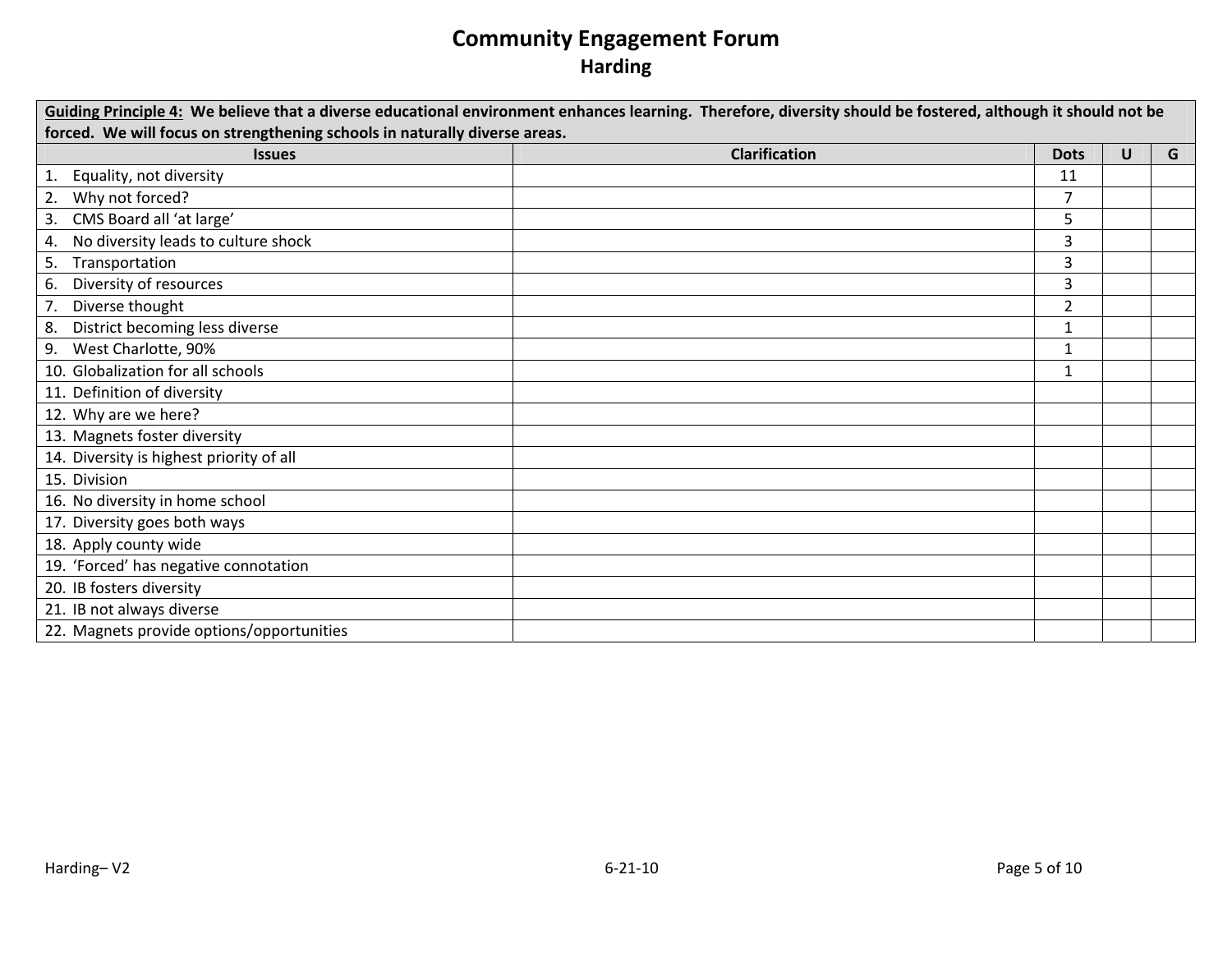Guiding Principle 5: Magnet programs should be strengthened. Magnet schools should offer academically distinct programs. Ineffective magnet programs should be eliminated, and additional strong magnet programs should be considered. Magnets should be strategically placed to make effective use of facilities and offer reasonable access to students from all parts of the county. Magnet programs should offer diverse learning environments. Consideration will be given to establishing prerequisites and/or merit-based admission to some magnets. Consideration will be given to establishing magnet zones; this would not allow a student to choose a magnet outside of his/her zone. The sibling guarantee should be maintained except for programs with merit-based admission.

| <b>Issues</b>                             | <b>Clarification</b>                                          | S | U | G |
|-------------------------------------------|---------------------------------------------------------------|---|---|---|
| Definitions unclear/confusion<br>1.       | Purpose of magnets                                            |   |   |   |
|                                           | Definition of effective/ineffective magnets                   |   |   |   |
|                                           | Definition of diverse learning environments                   | н |   |   |
|                                           | Costs of educating students versus transporting them          |   |   |   |
|                                           | <b>Magnet Zones</b>                                           |   |   |   |
| 2.<br><b>Equity issues</b>                | Magnet zones don't offer all options                          |   |   |   |
|                                           | Programs not centrally located (perhaps in home schools)      |   |   |   |
|                                           | Economic filters on access (preK and Montessori costs)        | H |   |   |
|                                           | Lottery unfair                                                |   |   |   |
|                                           | Admissions standards are over applied.                        |   |   |   |
|                                           | Are there racial/demographic quotas? Should there be?         |   |   |   |
| 3. Transportation changes (shuttle stops) | Limits access for students                                    |   |   |   |
|                                           | Affects equity/diverse learning environments                  | н |   |   |
| <b>Effective Magnets</b><br>4.            | Parents need a role                                           |   |   |   |
|                                           | Admissions standards are important                            | M |   |   |
|                                           | Different students need different experiences                 |   |   |   |
| <b>Budget effects</b><br>5.               | Weakening programs                                            |   |   |   |
|                                           | Reducing distinctiveness                                      |   |   |   |
|                                           | Limits ability to add program                                 | M |   |   |
|                                           | Are magnets practical, especially in today's economy?         |   |   |   |
|                                           | Expensive or a bargain when compared to home schools?         |   |   |   |
|                                           | Distance learning options should be expanded                  |   |   |   |
| <b>Elementary School Magnets</b><br>6.    | • Should they even exist                                      |   |   |   |
| Home school impact<br>7.                  | Concerned about impact magnet schools have on non-magnets     |   |   |   |
|                                           | Lowering standards at magnets to make other schools look good |   |   |   |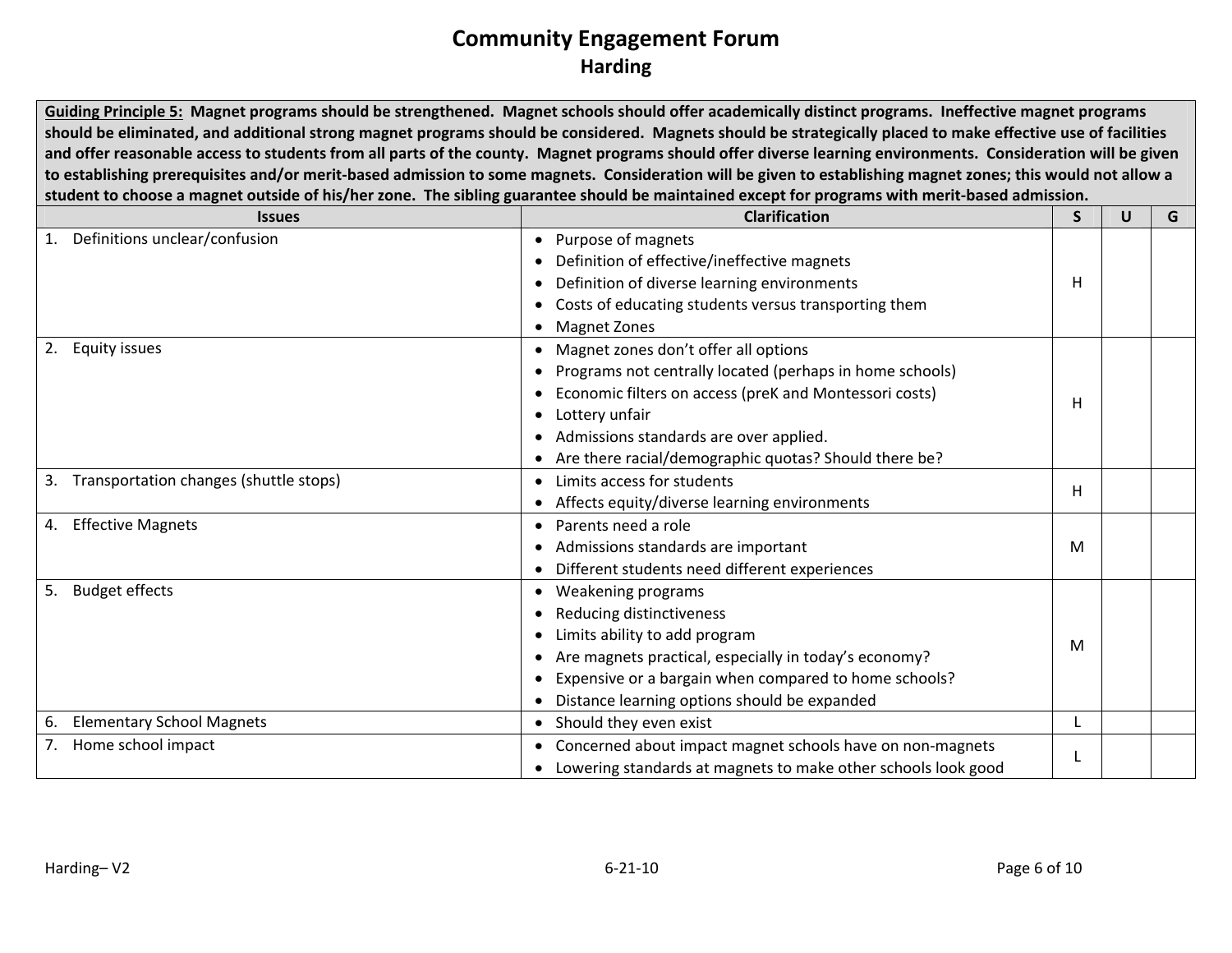Guiding Principle 6: The student assignment plan should be simplified. Relevant costs and benefits of the plan must be carefully weighed and costs should be reduced if at all possible. Transportation costs and travel time for students should be minimized. The sibling guarantee should be maintained. Consideration will be given to reducing the size of the non-magnet zones and eligibility for transportation. Because actual non-magnet choice options have been limited, consideration will be given to providing non-magnet choice only through No Child Left Behind (NCLB) and a staff-operated transfer process for open seats.

| <b>Issues</b>                             | <b>Clarification</b>                                               | S | U | G |
|-------------------------------------------|--------------------------------------------------------------------|---|---|---|
| $\star$ Diversity                         | Neighborhoods/boundaries                                           |   |   |   |
| <b>MOST IMPORTANT TO THIS GROUP</b>       | Cultural, racial, economic, staff                                  |   |   |   |
| Don't shift costs to parents<br>2.        | Transportation @ magnets                                           |   |   |   |
|                                           | Resources w/in the school (supplies)                               |   |   |   |
|                                           | Childcare ("home" & magnet bell schedules)                         |   |   |   |
|                                           | Testing costs                                                      |   |   |   |
| Current student assignment policies<br>3. | Boundary clarity - confusingdeliberate attempt to re-segregate?    |   |   |   |
|                                           | "5 mile rule"                                                      |   |   |   |
| Sibling guarantee<br>4.                   | Must be kept                                                       |   |   |   |
|                                           | Restore "grandfathering"                                           |   |   |   |
| Lottery Process complexity<br>5.          | Odds against getting competitive magnet assignment if not achieved |   |   |   |
|                                           | at entry grade(s) or upon initial enrollment                       |   |   |   |
| Explore additional choice options<br>6.   | By new geographic zones (Southwest, Northeast, East)               |   |   |   |
|                                           | Magnets in each zone                                               |   |   |   |
| Location of transportation stops<br>7.    | How do we reach decisions? Process not really clear                |   |   |   |
|                                           |                                                                    |   |   |   |
| Quality<br>8.                             | Home schools must be strong, especially if there are fewer options |   |   |   |
|                                           | Teacher assignment methods                                         |   |   |   |
|                                           | Continuity of students, parents, staff, administration             |   |   |   |
|                                           | Support/Communication                                              |   |   |   |
| Public transportation options<br>9.       | Can CMS share cost to transport students with CATS?                |   |   |   |
|                                           | Can parents pay for bus transportation?                            |   |   |   |
|                                           | Lack of information/knowledge                                      |   |   |   |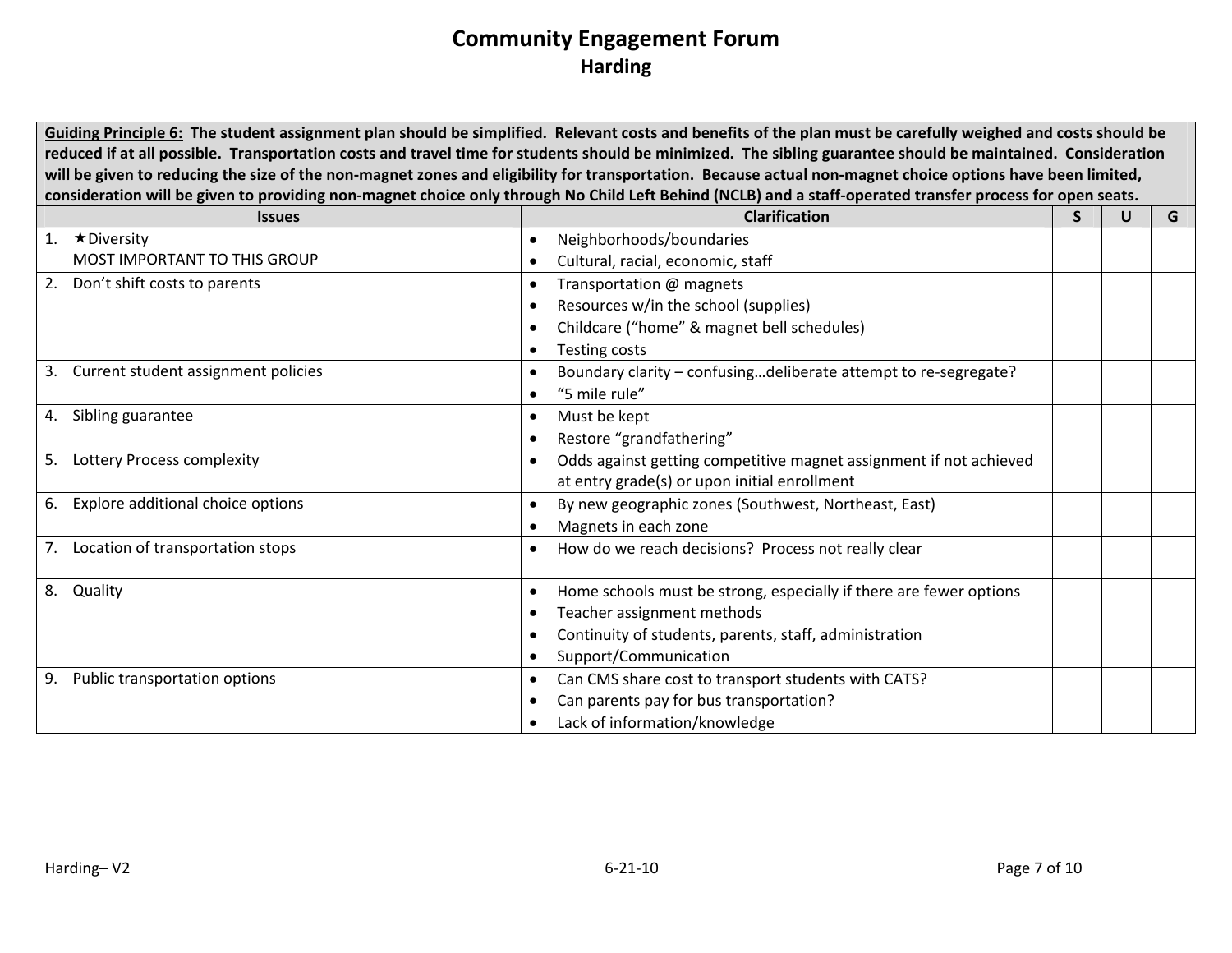|    | Guiding Principle 7: To the greatest extent possible, students with disabilities and students with limited English proficiency will be offered the same assignment |           |                                                             |   |  |   |
|----|--------------------------------------------------------------------------------------------------------------------------------------------------------------------|-----------|-------------------------------------------------------------|---|--|---|
|    | opportunities as those given to other students.                                                                                                                    |           |                                                             |   |  |   |
|    | <b>Issues</b>                                                                                                                                                      |           | <b>Clarification</b>                                        | S |  | G |
| 1. | $\star$ Inclusion/class size                                                                                                                                       | $\bullet$ | Classes too big                                             |   |  |   |
|    |                                                                                                                                                                    |           | ESL assistants cut from the budget                          |   |  |   |
|    |                                                                                                                                                                    |           | EC assistants cut from the budget                           |   |  |   |
| 2. | $\star$ Assessing students                                                                                                                                         |           | Needs to be early and immediate                             |   |  |   |
|    | 3. Tradeoff between sending kids to home school or sending                                                                                                         |           | Transportation is big concern with this one                 |   |  |   |
|    | them to a specialized school                                                                                                                                       |           |                                                             |   |  |   |
|    | 4. Testing students LEP students in English                                                                                                                        |           | Not valid                                                   |   |  |   |
| 5. | Lack of handicap accommodations in some schools                                                                                                                    |           |                                                             |   |  |   |
|    | 6. CMS needs a newcomer academy for new arriving LEP                                                                                                               |           |                                                             |   |  |   |
|    | students                                                                                                                                                           |           |                                                             |   |  |   |
|    | 7. Faculty training                                                                                                                                                |           | Staff needs to be well-prepared to address the needs of LEP |   |  |   |
|    |                                                                                                                                                                    |           | students                                                    |   |  |   |
|    | 8. Clustering of LEP students                                                                                                                                      |           |                                                             |   |  |   |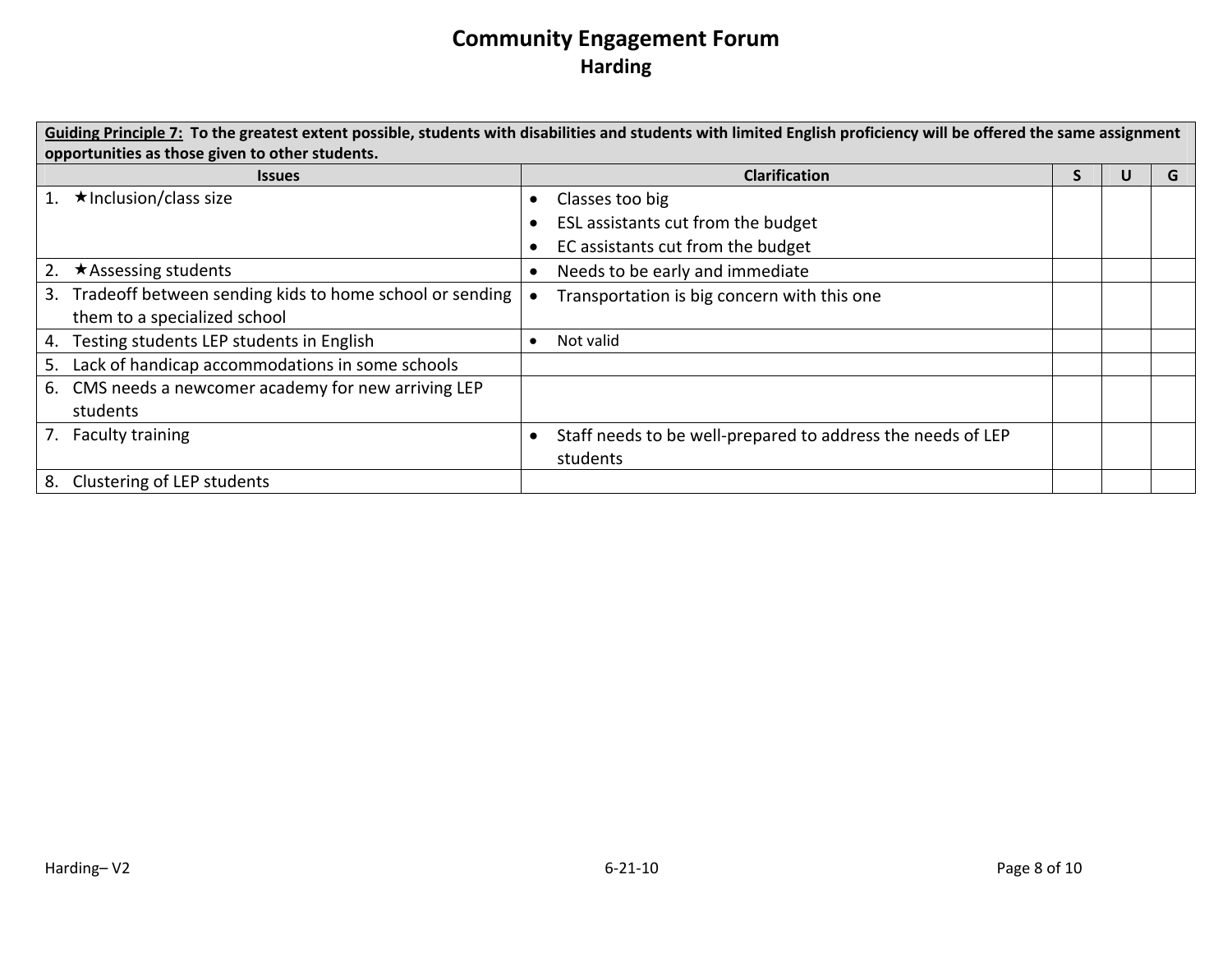#### **Other concerns (from situation appraisal groups):**

| Group 1                                                                                                                                                                 |
|-------------------------------------------------------------------------------------------------------------------------------------------------------------------------|
| 1. Shuttle stop safety and financial obligation of before/after school for working parent (who is a CMS employee) are not realistic                                     |
| Single parents will not be able to pick up students from shuttle stops; magnet schools no longer an option<br>2.                                                        |
| Safety of shuttle stops<br>3.                                                                                                                                           |
| Concerns about the safety of students at shuttle stops and parents will not be able to pick up/drop off stops<br>4.                                                     |
| Why should my child be shuttled bus to West Mecklenburg and picked up and taken to Harding H.S., dropped off after school with no way home and unsafe<br>5.             |
| Shuttle stops are harder for students that want a better education. The rezoning may affect their school placement and their education. The difficulty of getting<br>6. |
| to and from shuttles decreases chances for students to get better education (Harding University High student)                                                           |
| 7.<br>Grandfathering rising seniors with transportation and with assignment for magnet programs                                                                         |
| Grandfather siblings into magnet programs<br>8.                                                                                                                         |
| Making sure our issues will be valued<br>9.                                                                                                                             |
| 10. What schools - or programs - are on the "short list" for closure? Let us know now!                                                                                  |
| 11. What is the underline objective for forcing students out of magnet school by not providing transportation? Is this to bring at-risk school scores up?               |
| 12. Help the community 'own' the entire system - a high school change does affect a distant elementary school                                                           |
| 13. My concern is that I've received my transportation assignment form. Does that mean it's finalized?                                                                  |
| 14. Diversity is a value, building community, enhancing learning, strengthening schools                                                                                 |
| 15. Adequate funding to meet (CMS) needs                                                                                                                                |
| Group 3                                                                                                                                                                 |
| 1.<br>Paying for IB exams                                                                                                                                               |
| 2.<br>Magnets and IB a huge expense, concerned about affect on neighborhood schools                                                                                     |
| Ability grouping (a concern) diversity in classroom.<br>3.                                                                                                              |
| Magnets/IB promote diversity?<br>4.                                                                                                                                     |
| 5. Post EOG education - make it count through the last day (no more Disney videos).                                                                                     |
| Group 6                                                                                                                                                                 |
| $\mathbf{1}$ .<br>Data on transportation (costs, miles driven)                                                                                                          |
| 2. Transportation for NCLB & MCV kids                                                                                                                                   |
| 3. Transportation if "home" school achieves AYP (for Title I choice-out students)                                                                                       |
| How do we raise the quality of the home schools?<br>4.                                                                                                                  |
| Pay for performance effects on staffingwill excellent teachers continue to be shifted to lower-performing schools?<br>5.                                                |
| 6. Security at shuttle stops?                                                                                                                                           |